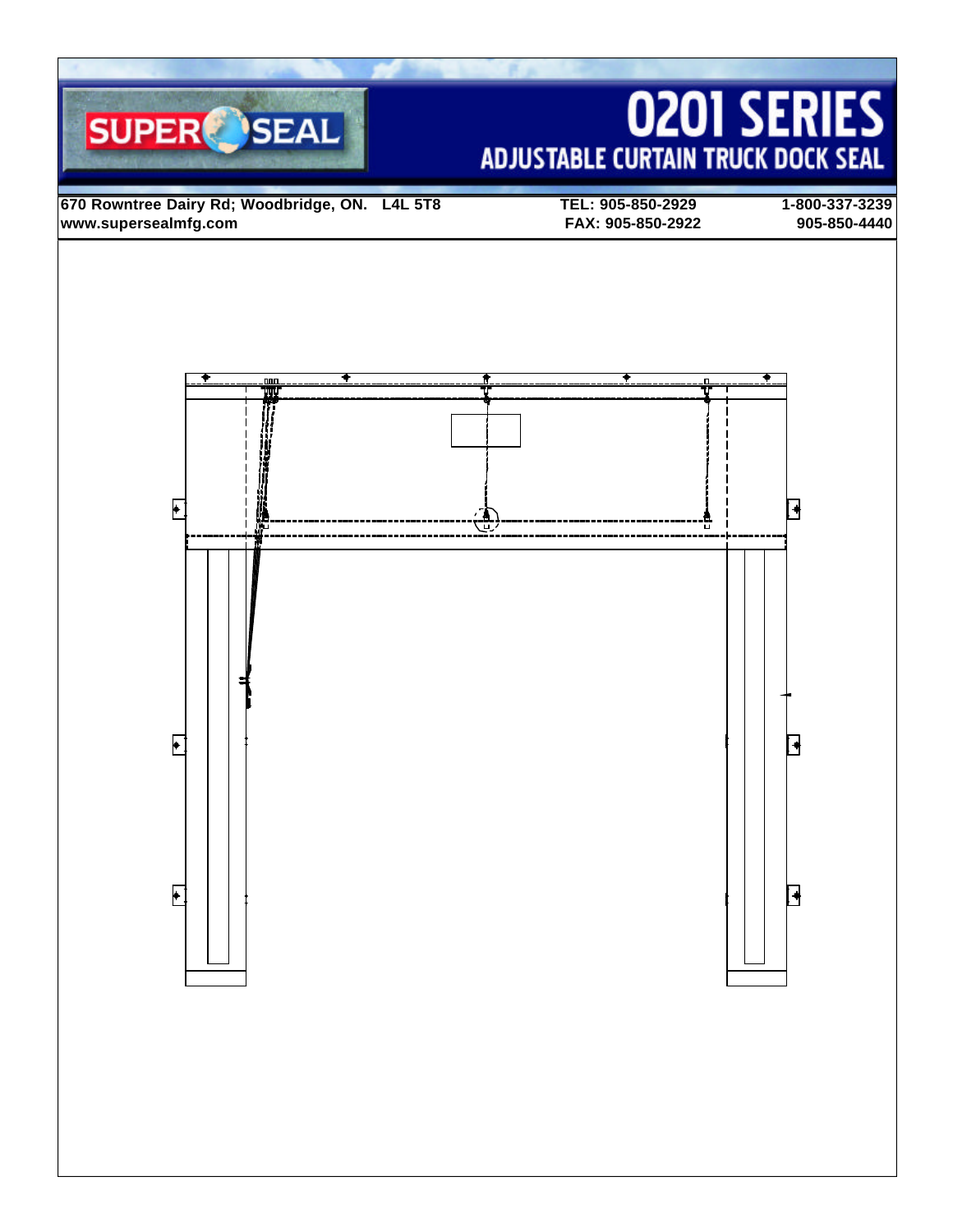

# INSTALLATION LISTS

THE FOLLOWING LISTS COVER BASIC INSTALLATION

# COMPONENT LIST

| <b>DESCRIPTION</b> | OΤY |
|--------------------|-----|
| Vertical Pad       |     |
| Header Curtain     |     |
| Hardware Box       |     |

# HARDWARE SUPPLIED LIST

| <b>DESCRIPTION</b>                             | OTY. |
|------------------------------------------------|------|
| Installation Instructions                      |      |
| 3/8" Sleeve Anchor                             | 17   |
| No. 14 Wood Screw                              | 36   |
| Steel Bracket, Flat                            | 6    |
| Steel Bracket, Angle                           | 16   |
| Pre-cut Rope [(1) Long, (1) Medium, (1) Short] |      |
| Rope Cleat                                     |      |

# RECOMMENDED TOOLS LIST (TYPICAL MASONRY WALL)

| OTY.           |                                 | 0TY |                               |
|----------------|---------------------------------|-----|-------------------------------|
| 11.            | Caulking Gun                    |     | Hammer Drill                  |
| $\vert$ 1      | Pencil or Marker                |     | 3/8" Masonry Drill Bit        |
| $\overline{1}$ | Tape Measure                    |     | Hammer                        |
| l 1            | Caulking - Outdoor Acrylic Type |     | <b>Welding Equipment</b>      |
|                | Level                           |     | 1/2" Socket Wrench            |
|                | Square                          |     | No.3 Robertson/Philips Driver |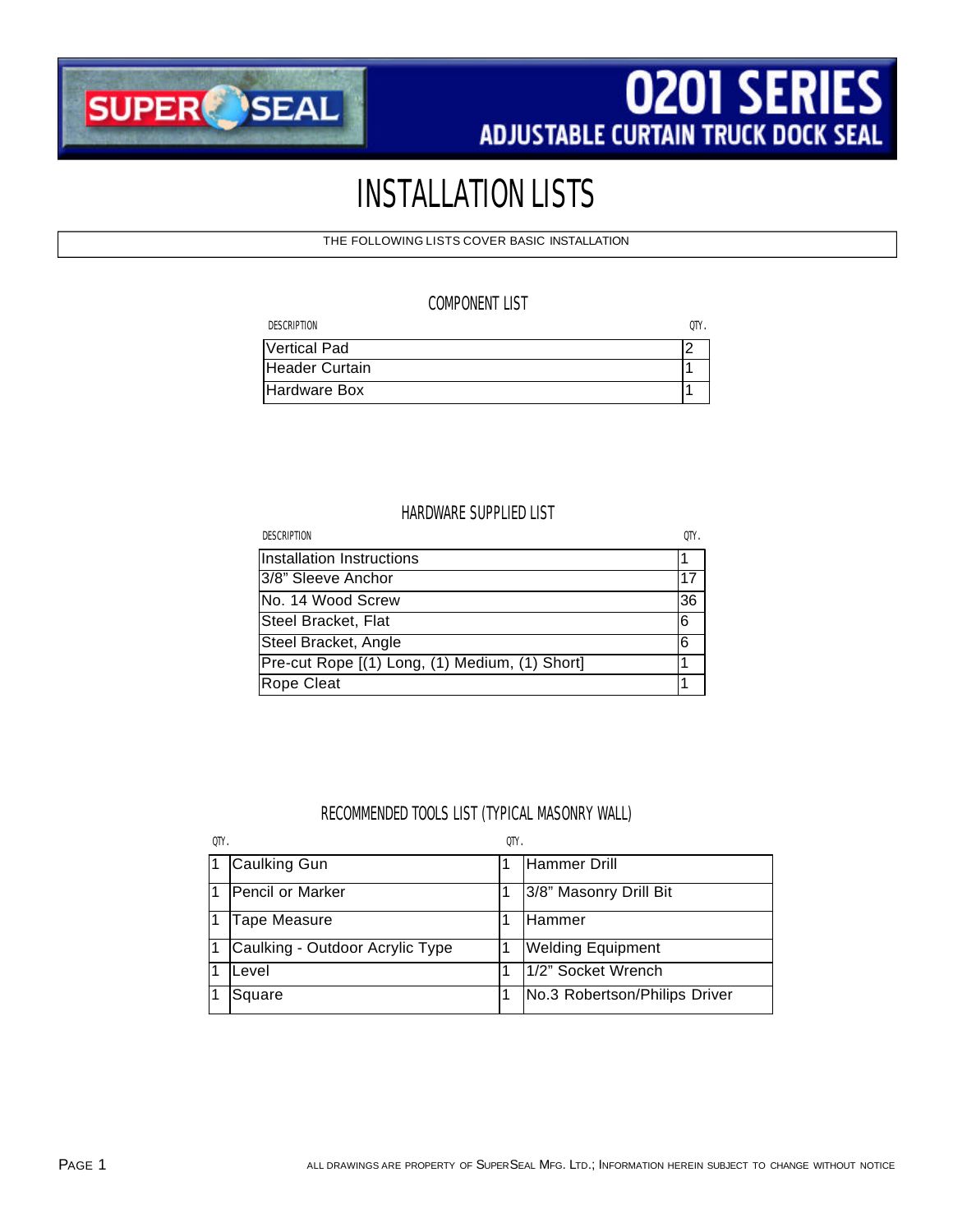

# **0201 SERIE ADJUSTABLE CURTAIN TRUCK DOCK SEAL**

# INSTALLATION INSTRUCTIONS

READ ALL INSTRUCTIONS BEFORE INSTALLING SEAL. SUPER SEAL MFG. LTD. WILL NOT BE HELD RESPONSIBLE FOR IMPROPER INSTALLATION OF ANCHORING DEVICES OR FOR INSTALLATION INTO AGED OR UNSOUND CONCRETE, CONCRETE BLOCK, OR OTHER WALL OR FLOOR MATERIAL WHICH MAY RESULT IN PREMATURE PRODUCT WEAR, PRODUCT FAILURE, PROPERTY DAMAGE, OR PERSONAL INJURY.

# **1. CHECK ORDER**

## **a. Measure door opening height and width**.

-Dock seal opening varies according to dimensions of existing door. -Make sure dimensions match Purchase Order.

**b. Check** *Components List* **and** *Hardware Supplied List* **to make sure all listed are present (Page 1).**

#### **c. Check** *Recommended Tools List* **and make sure all are available (Page 1).**

## **d. Determine method of mounting.**

Recommended Methods for:

**1. Concrete Block, Precast Concrete, or Brick Wall:** Use 3/8" x 1-7/8" expansion anchors. Use through-bolt fastening if anchors will not hold. 3/8" x 1-7/8" threaded rod recommended (supplied by others).

**2. Metal Siding:** Through-bolt fastening as above (supplied by others). Use a back-up plate (steel or wood) to support bolts. Another alternative is to use wood lags with back plate from inside the building to back of seal.

**3. Steel Door Frame**: Weld brackets on face of building wall. Flush with inside perimeter in a manner in which the lip of the angle bracket will extend out from the building. This allows for the welded portion to be hidden behind the side pads. In addition, this will allow easy access of No. 14 wood screws (**see step 3A**). An alternative is to use Tek-Screws.

# **2. MARK CENTERLINE**

#### **a. Finding the centre.**

**-**Locate centerline of door opening and mark on dock floor.

-Mark centerline on lintel above door.

-Measure head frame width and mark.

-Take 1/2 the head curtain width and mark this

distance on both sides of door's centerline (Fig. 1).

-This will determine the outside position of each vertical pad.

-Draw a level line even with the dock floor along both sides of the dock face.

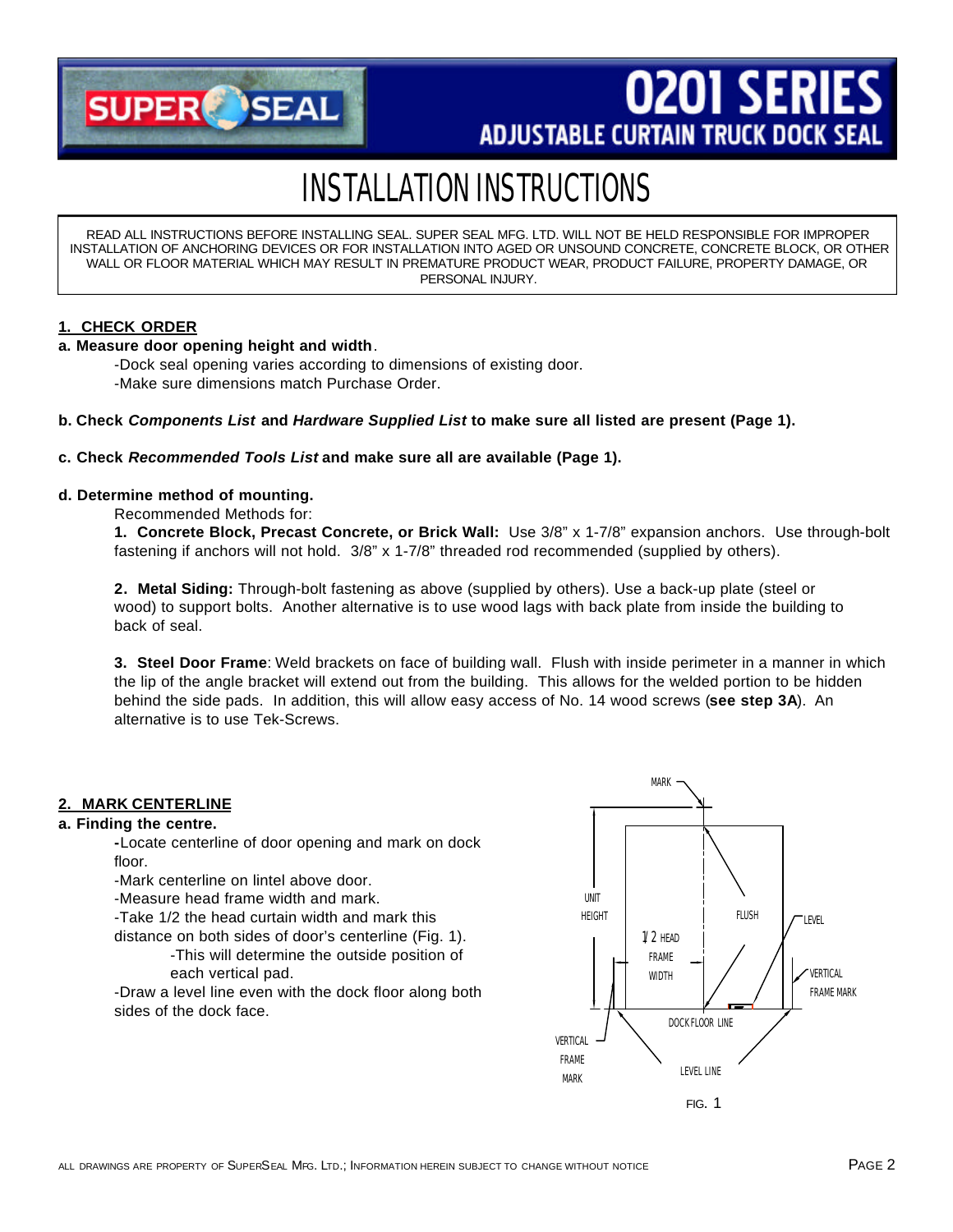

# **0201 SERIES ADJUSTABLE CURTAIN TRUCK DOCK SEAL**

# **3. PREPARING VERTICAL PADS**

## **a. Determine left and right vertical pad.**

#### **b. Mount brackets to pad.**

-Place face down on ground. -Mark and drill holes at centre as well as 12" from bottom end and 18" from the top end of the frame (Fig. 2). -Use at least three, three-hole mounting brackets per vertical frame per perimeter. -Fasten three FLAT brackets to the back INSIDE perimeter. -Fasten three ANGLE brackets to the back OUTSIDE perimeter. -Use information from Step. 2 and Fig.2, determine position of vertical frame's bottom edges. -Make sure frames are plumb and square from bottom to top (Fig. 3, next page).

-Fasten using 3/8" x 1-7/8" sleeve anchor bolts. -Repeat for other pad.

#14-1/2" FLAT QUAD SCREW-ZINC (INSIDE) 18" 3-HOLE ANGLE MOUNTING BRACKET **FLAT**  $\equiv$ MOUNTING BRACKET (OUTSIDE)12 #14-1/2" FLAT OUAD SCREW-ZINC VERTICAL FOAM PAD

FIG. 2

NOTE: FINAL LOCATION OF THE BRACKET TO BE DETERMINED BY THE INSTALLER TO SUIT SPACING OF THE MORTAR JOINTS OR OTHER WALL CONFIGURATIONS. COMMON LOCATION OF BRACKETS IS ONE AT CENTRE AND 12" FROM BOTTOM AND 18" FROM TOP (FIG.2).

## **3A. IF MOUNTING WELD BRACKETS TO STEEL DOOR FRAME**

# **a. Steel door frame**.

NOTE: IT IS NOT UNUSUAL TO HAVE A DOOR JAMB THAT IS STEEL FROM THE FLOOR LINE TO 3-4 FEET UP ON THE JAMB.

## **1. Inside perimeter**

-**Weld to jamb.** Be sure to "hide" the welding portion, but be sure to allow room to screw into the wood backing of the seal.

**-Place upper two brackets:** Drill a hole for 3/8" x 1-7/8" sleeve anchor near center and place upper two brackets. Be sure to allow room to screw into jamb.

-Secure with galvanized brackets (see 2).

## **2. Outside perimeter**:

-Fasten the remaining brackets to the vertical pads.

#### **3. If the door jamb is steel around the total perimeter of the jamb**

-Weld a galvanized angle bracket at the center and at the top of the inside perimeter of the jamb following the same procedure as above.

NOTE: FINAL LOCATION OF THE BRACKET TO BE DETERMINED BY THE INSTALLER TO SUIT SPACING OF THE MORTAR JOINTS OR OTHER WALL CONFIGURATIONS. COMMON LOCATION OF BRACKETS IS ONE AT CENTER AND ONE 12" FROM EACH END.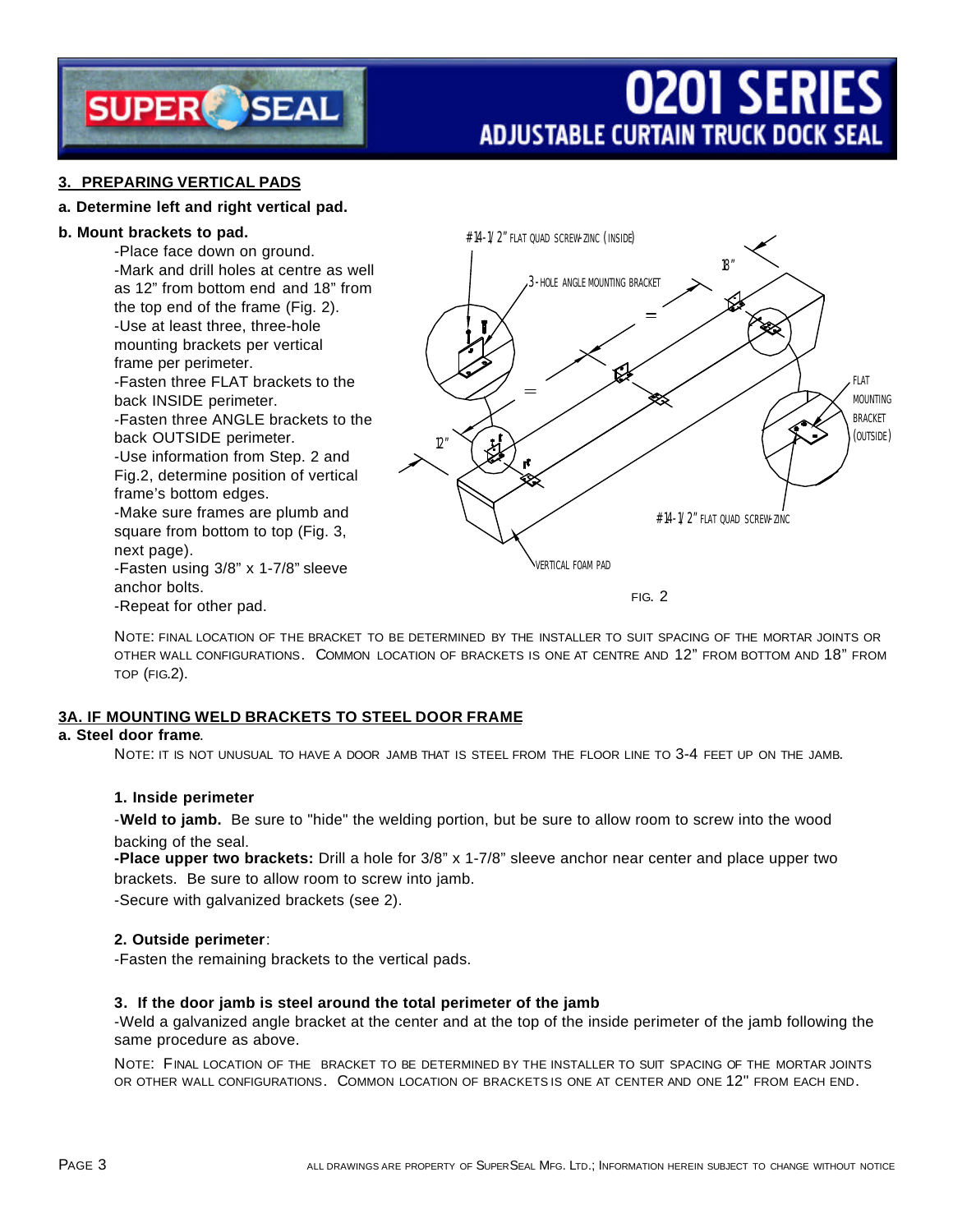

# **0201 SERIES ADJUSTABLE CURTAIN TRUCK DOCK SEAL**

# **4. MOUNT VERTICAL PADS TO WALL**

#### **a. Mount to wall.**

-Taking the prepared pads, level the bottom of pads withdock floor or at the top of dock bumpers on low docks (Fig.3). -Level side pads from top to bottom. -Bolt a 3/8" x 1-7/8" sleeve anchor through the middle angle bracket.

-Repeat a-c for remaining brackets.

# **5. HEAD CURTAIN OPTIONS:**

*01. Adjustable Head Curtain 02. Split Head Curtain 03. Fixed Head Curtain*





# **01. ADJUSTABLE HEAD CURTAIN**



# **01-A. Prepare Adjustable Head Curtain**

## **a. Attaching ropes.**

-Lay Drop Curtain "B", face down on a clean surface.

-Feed pull ropes (3 different lengths) through the "D" rings and pulleys (Fig. 01-A).

NOTE**:** "D" RINGS AND PULLEYS ARE SEWN TO THE UNDER SIDE OF FABRIC; THEREFORE, LIE THE HEAD CURTAIN **FACE DOWN** ON THE FLOOR BEFORE PROCEEDING.

**Step 1**: Attach shortest rope to first "D" ring at bottom of the curtain. Continue to feed rope through rest of "D" rings and through pulley.

**Step 2:** Repeat procedure for medium rope.

**Step 3:** Repeat procedure for the longest rope.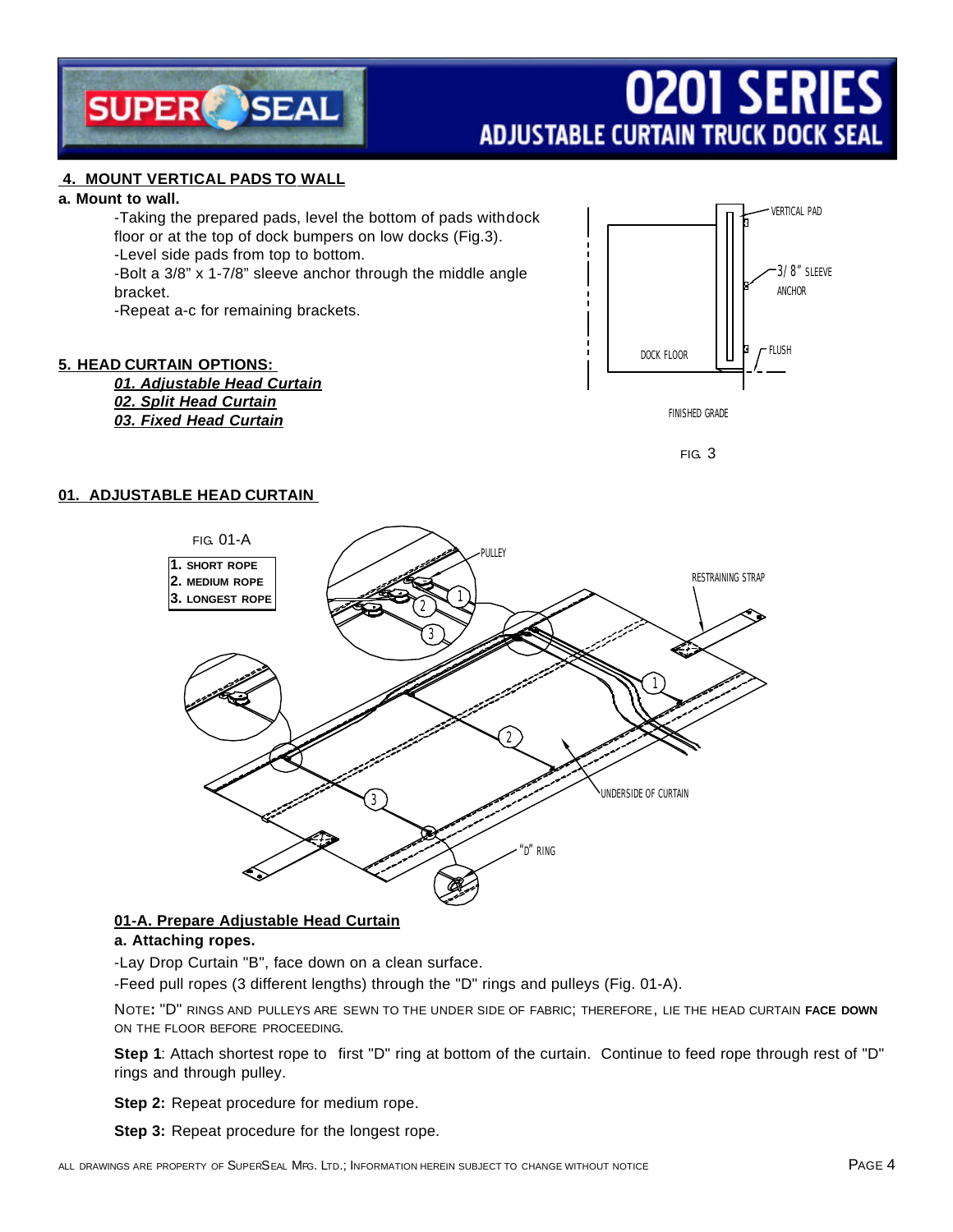

# **01-B. Mounting Adjustable Head Curtain**



## **a. Preparing curtain:** collect curtain with the attached flat bar.

## **b. Attaching curtain to wall.**

**-**Fasten to wall using 3/8" x 1-7/8" sleeve anchor bolts at the marked hole locations.

NO**TE**: THERE ARE MARKS AT THE HOLE LOCATIONS OF THE HEAD CURTAIN BAR. BEGIN AT CENTRE AND WORK OUTWARD TO THE ENDS.

**-**Each side of the header seal has one restraining strap(s) (Fig. 01-B) with two grommet holes each. -These flaps should be mounted to the wood backing of the vertical seals using No. 14 wood screws.

#### **01-C Mount Cleat**

**a. Location** (viewing from outside of door to inside)**:**

-Left jamb door opening, approximately 5 feet from dock floor (see Fig. 01-B).

-Tie the three pull ropes to the cleat insuring the header curtain operate smoothly in the down and up positions.

NOTE: THE CURTAIN MUST REMAIN IN THE UP POSITION UNTIL A TRUCK HAS BACKED UP TO THE BUMPER.

## **01-D Continue to Step. 6.**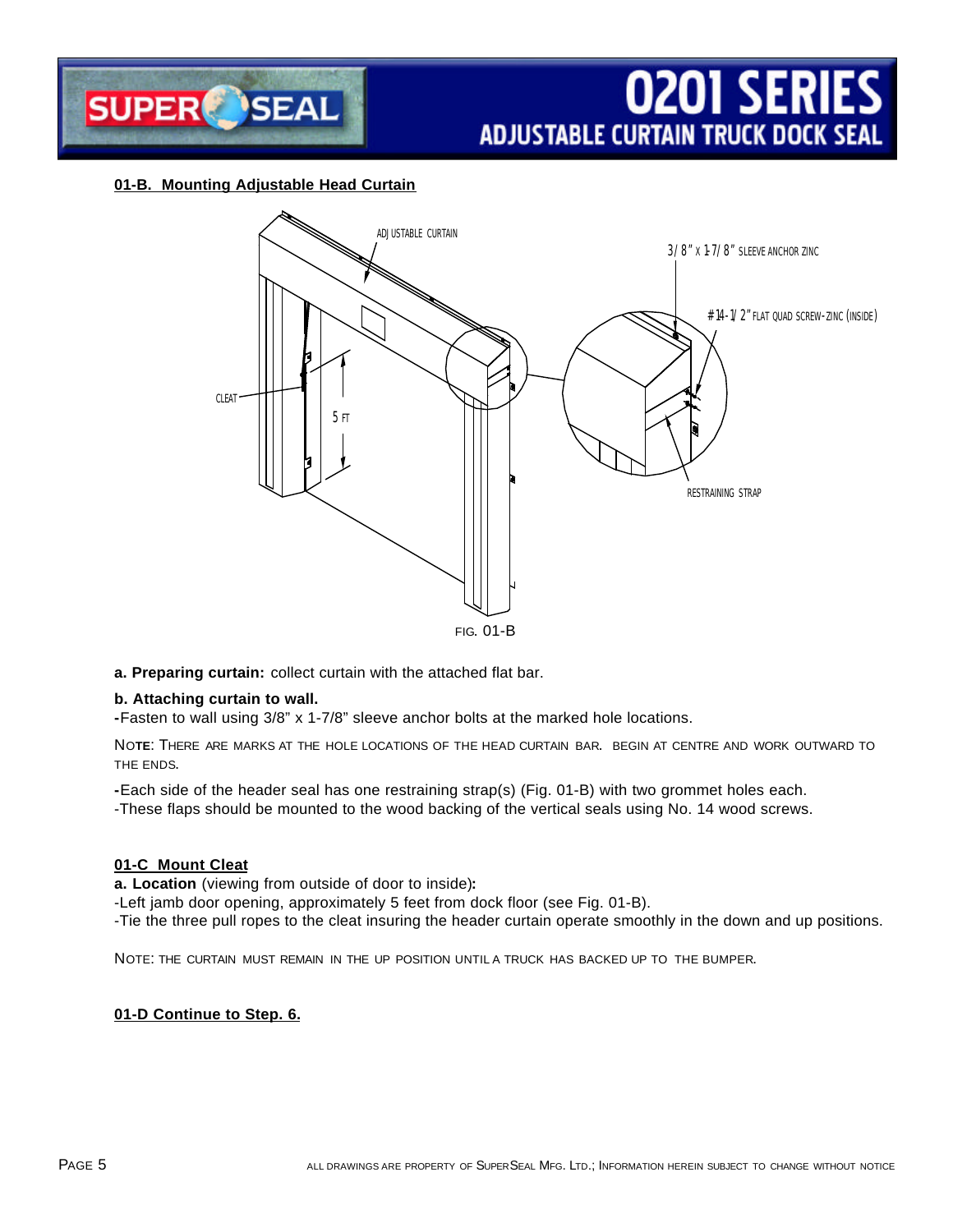

# **02. SPLIT HEAD CURTAIN**



## **02-A. Prepare Split Head Curtain**

# **a. Attaching ropes.**

-Lay Drop Curtain "B", face down on a clean surface.

-Feed pull ropes (3 different lengths) through the "D" rings and pulleys (Fig. 02-A).

NOTE**:** "D" RINGS AND PULLEYS ARE SEWN TO THE UNDER SIDE OF FABRIC; THEREFORE, LIE THE HEAD CURTAIN **FACE DOWN** ON THE FLOOR BEFORE PROCEEDING.

**Step 1**: Attach shortest rope to first "D" ring at bottom of the curtain. Continue to feed rope through rest of "D" rings and through pulley.

**Step 2:** Repeat procedure for medium rope.

**Step 3:** Repeat procedure for the longest rope.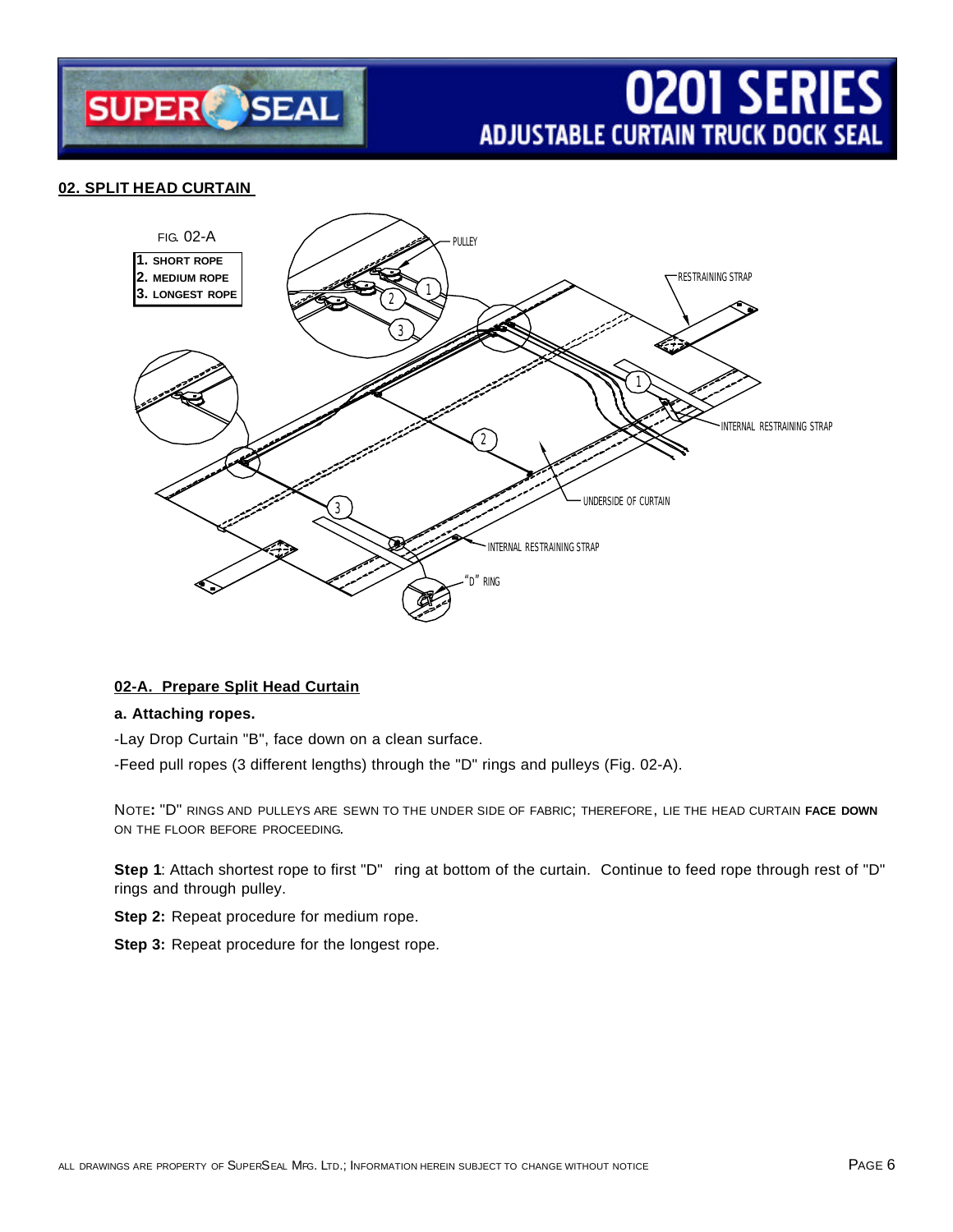

# **02-B. Mounting Split Head Curtain**



**a. Preparing curtain:** collect curtain with the attached flat bar.

## **b. Attaching curtain to wall.**

**-**Fasten to wall using 3/8" x 1-7/8" sleeve anchor bolts at the marked hole locations.

NO**TE**: THERE ARE MARKS AT THE HOLE LOCATIONS OF THE HEAD CURTAIN BAR. BEGIN AT CENTRE AND WORK OUTWARD TO THE ENDS.

**-**Each side of the header seal has two restraining strap(s) (Fig. 02-B) with two grommet holes each.

-These flaps should be mounted to the wood backing of the vertical seals using No. 14 wood screws.

## **02-C Mount Cleat**

**a. Location** (viewing from outside of door to inside). See Fig 02-B**:**

-Left jamb door opening, approximately 5 feet from dock floor.

-Tie the three pull ropes to the cleat insuring the header curtain operate smoothly in the down and up positions.

NOTE: THE CURTAIN MUST REMAIN IN THE UP POSITION UNTIL A TRUCK HAS BACKED UP TO THE BUMPER.

## **02-D Continue to Step. 6.**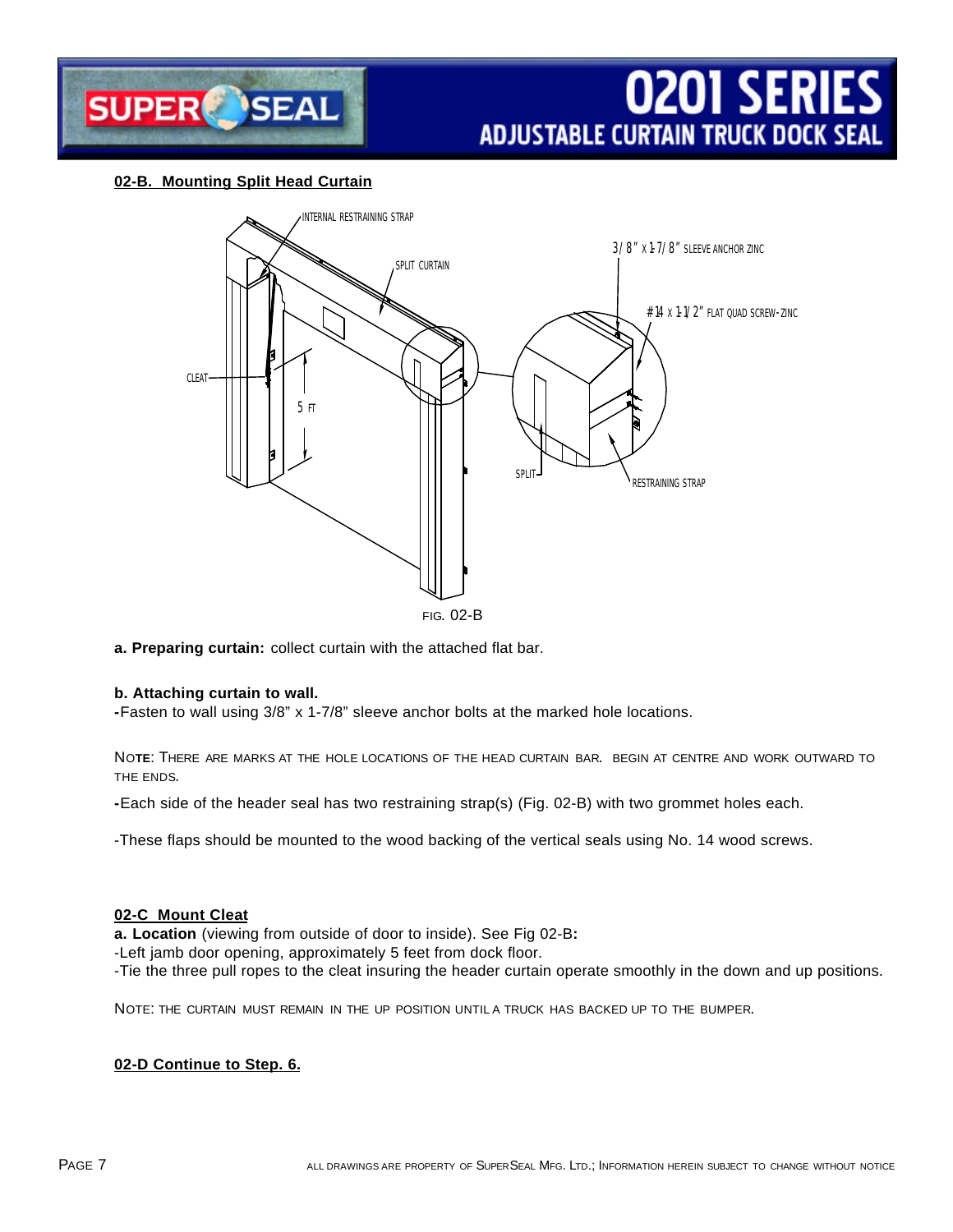

# **03. FIXED HEAD CURTAIN**

**03-A. Prepare Fixed Head Curtain**



# **03-B. Mounting Fixed Head Curtain**



**a. Preparing curtain:** collect curtain with the attached flat bar.